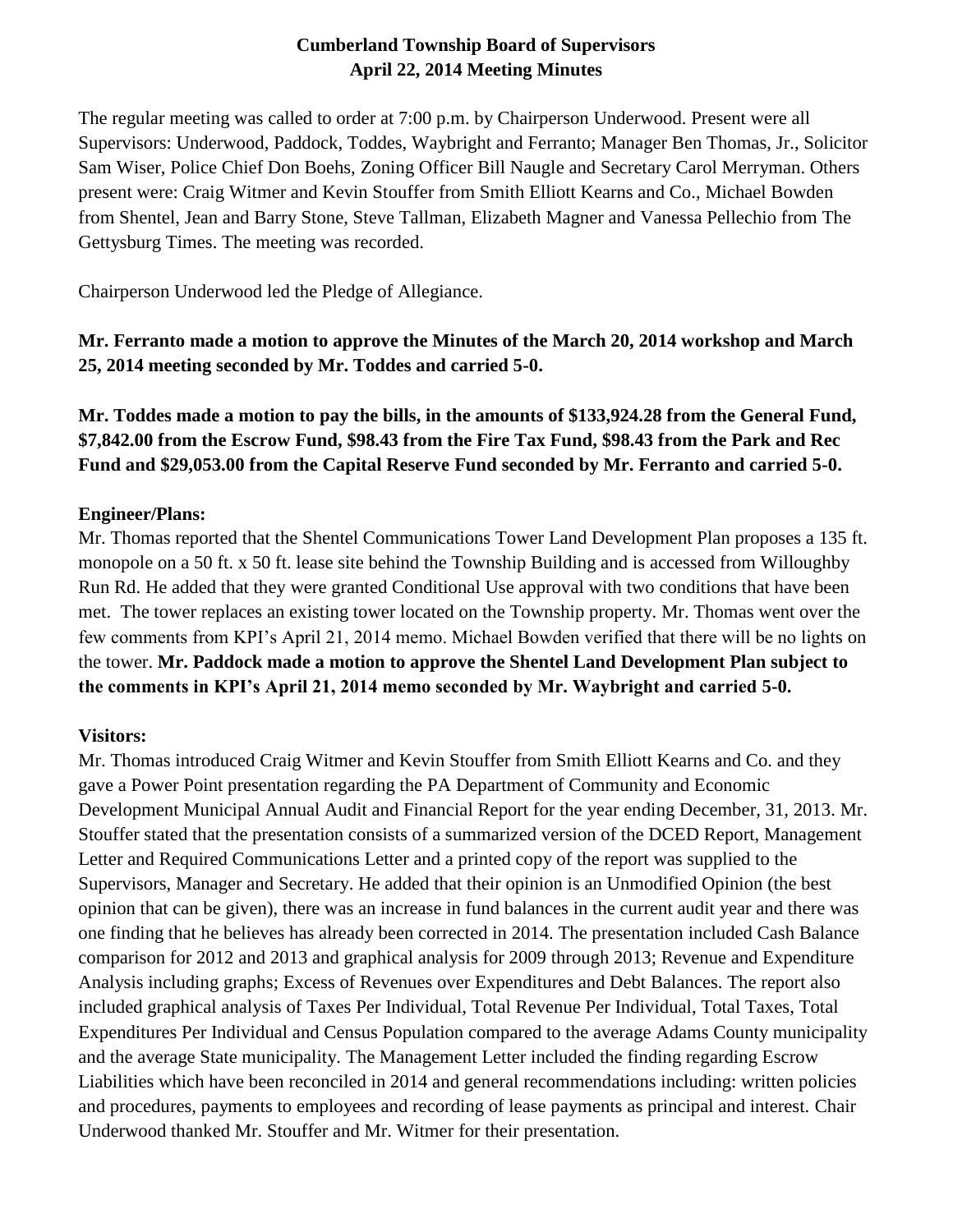#### **Public Comment:**

Mrs. Jean Stone, 1745 Mummasburg Road, reported that she received notices from Lowell Ladd regarding the North South Marathon in both their mailbox and newspaper box, which is illegal. She also stated that last year the runners had left clothing in her yard that she had to dispose of and she had asked the Township to add something in their permit to prevent this from happening again this year. She also asked what kind of money the Township got from this event and she stated that she has a Right-to-Know Request for Admission Tax information. She also asked where the Township is in the process of amending the Admission Tax Ordinance that was being worked on last year and asked that "Old or Continuing Business" be left on the agenda so it doesn't simply just disappear. Mrs. Stone also commented on the survey produced by the Adams County Office of Planning and Development (ACOPD) regarding the Joint Comprehensive Plan and since it was a survey from ACOPD it was suggested that Mrs. Stone attend the next Comprehensive Plan meeting and ask her questions there.

Mrs. Elizabeth Magner, 470 Belmont Road, suggested that Mr. Keller could use a biofilter and she handed information on them to the Board. She added that since the last meeting she did a full file review of the Keller Poultry operation with Vy Trinh from Adams County and she also reported that next year Mr. Keller's flock will be allowed to be outside and she asked that someone look into this to see if it is allowed. She also reported that she has an increase of flies on her property and has been told that Mr. Keller is not covering his mortalities with a layer of manure nor is he cleaning his fans, both of which would help with the odor.

### **Police Report:**

.

Chair Underwood reported that Police Chief Boehs will be reading a "Media Release" that is also being presented to the Gettysburg Area School Board at this time and the Supervisors will meet in Executive Session following the meeting to further discuss this personnel issue.

Police Chief Don Boehs presented a written and oral report of police activities for the month of March including: 316 complaints, 106 traffic stops, 68 combined arrests, six traffic accidents, 41 targeted enforcements and 11,404 patrol miles. He added that they assisted other agencies 24 times and they were assisted five times. Police Chief Boehs also read the "Media Release" indicating the Gettysburg Area School District's interest in employing a School Resource Officer through an intergovernmental cooperation agreement with Cumberland Township.

### **Active Business:**

Mr. Thomas reported that the Board has been reviewing (including proposed edits from Solicitor Wiser) Draft Investment Policy Statements for the Non-Uniform and Uniform Pension Plans. Solicitor Wiser explained his comments and stated that he felt that they were non-substantial clarifications. Mr. Thomas added that the employees have been made aware and been given an opportunity to review and are putting their full faith in our PFM representatives. **Mr. Ferranto made a motion to adopt the Investment Policy Statements for the Uniform and Non-Uniform Pension Plans seconded by Mr. Toddes and carried 5-0.**

Mr. Thomas also reported that Mr. Jack Bream has requested to be reappointed to the Gettysburg Area Recreation Authority as he has served his first one-year term as Chairman. **Mr. Ferranto made a motion to re-appoint Jack Bream to the Gettysburg Area Recreation Authority (GARA) for a five-year term seconded by Mr. Toddes and carried 5-0.** Mr. Thomas added that Mr. Bream will be attending next month's meeting.